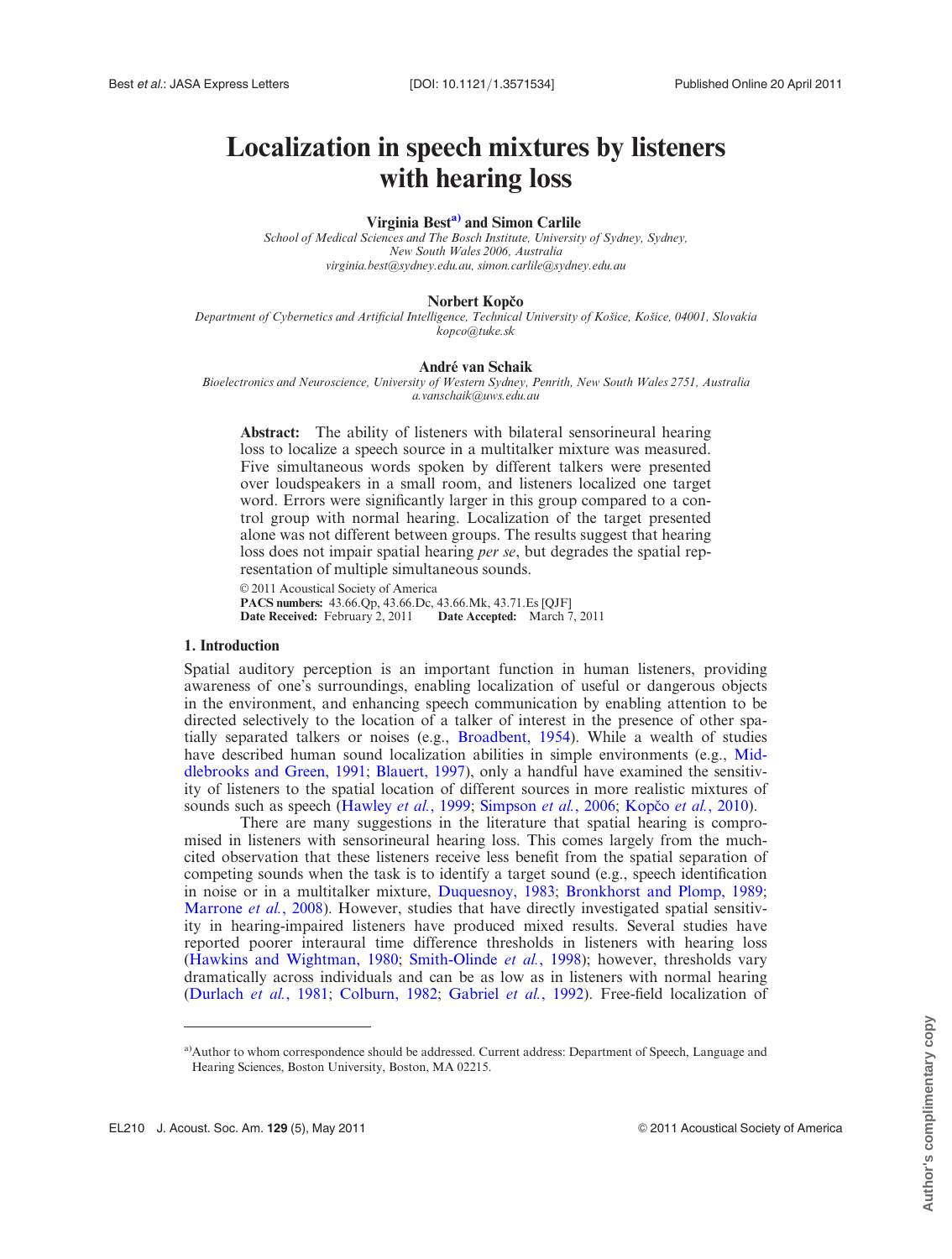isolated noise stimuli in the horizontal plane is impaired only for listeners with unilat-eral losses or substantial low-frequency losses (Häusler et al., 1983; [Rosenhall, 1985;](#page-5-0) Noble et al.[, 1994\)](#page-5-0). In the presence of a fixed-location noise masker, [Lorenzi and col](#page-5-0)[leagues \(1999a](#page-5-0),[b](#page-5-0)) found that listeners with hearing loss localized a click-train target more poorly than their normally hearing counterparts. However, they also measured detection of the clicks and found that performance declined in parallel for the localization and detection tasks, suggesting that audibility of the target was the critical issue. To our knowledge, no previous study has examined absolute localization of speech in the presence of competing talkers in hearing-impaired listeners, a situation more akin to that generally used to assess speech intelligibility. This experiment represents an attempt to bridge this gap.

# 2. Methods

# 2.1. Participants

Seven subjects with hearing impairment (HI group) participated, one female and six males between the ages of 22 and 69 yr. They were recruited from the local community with the only selection criterion being a bilateral sensorineural loss (or mixed sensorineural/conductive loss in one case). The audiometric profiles of the group were relatively heterogeneous, but tended to be roughly symmetric (no more than 20 dB difference between the ears at any frequency) and sloping with poorer thresholds at higher frequencies (see Fig. 1). Although four of the listeners wore hearing aids regularly, they were tested unaided. Seven subjects with self-reported normal hearing (NH group) group acted as controls, one female and six males between the ages of 18 and 50 yr. The data presented here for these subjects formed part of a larger experiment, the entirety of which has been presented elsewhere (Kopco et al., 2010).

# 2.2. Environment and stimuli

The experiment took place in a darkened, carpeted office of dimensions  $3 \text{ m} \times 5$  $m \times 2.5$  m. Eleven loudspeakers (V6; Tannoy Ltd., Coatbridge, Scotland) were positioned on stands (height 1.6 m) in a horizontal arc of radius 1.5 m. They were separated by 10° and spanned locations from  $-50^{\circ}$  to  $+50^{\circ}$  azimuth relative to the listener, who stood in the center of the array. The target was presented from one of the 11



Fig. 1. Audiograms for the seven hearing-impaired listeners. Thin gray lines and open symbols show individual audiograms (mean across left and right ears); thick black lines and solid circles show the across-subject mean.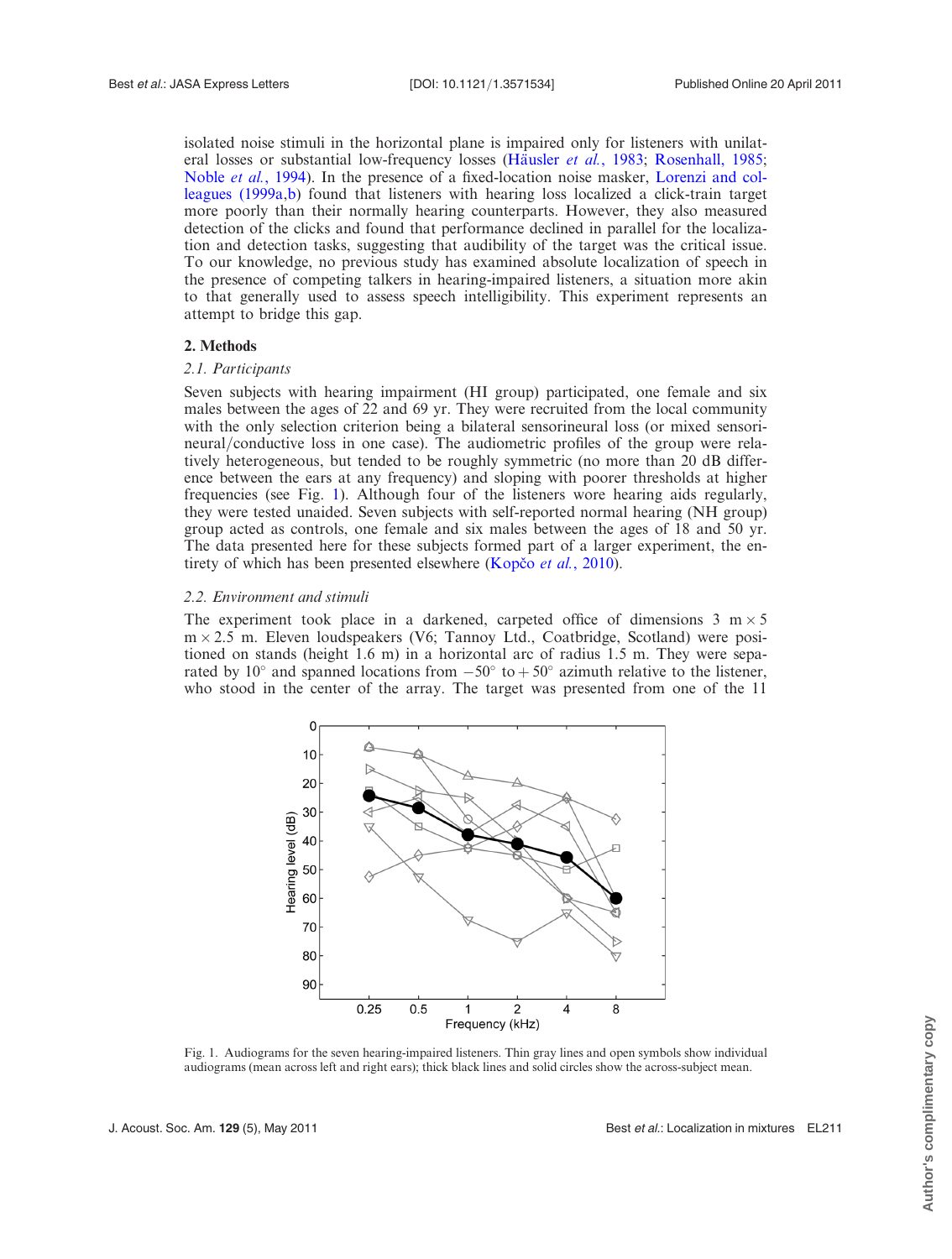loudspeakers at random. On mixture trials, four simultaneous maskers were also presented, and they were arranged randomly in one of five configurations such that each masker was presented from a different loudspeaker (specific details of masker locations can be found in Kopco *et al.*, 2010). Listeners indicated their responses by pointing their head in the perceived direction of the target and pressing a hand-held response button. A headtracker (IC3; InterSense Inc., Billerica, MA) mounted on a plastic headband was used to measure the orientation of the head at the time of response. No feedback regarding accuracy of responses was given.

Speech materials were taken from a corpus of monosyllabic words ([Kidd](#page-5-0) et al., [2008\)](#page-5-0). The target was the word "two" spoken by one of the female voices in the corpus. Maskers were four different non-digit words spoken by four of the eight male talkers in the corpus. The masker words were all longer in duration than the target word. The fixed target word and the gender difference between the target and the maskers minimized the potential ambiguity about which sound to localize. On "catch trials" (see below) the target was replaced by another randomly chosen masker word. Stimuli were created using MATLAB software (MathWorks, Natick, MA) at a sampling rate of 48 kHz and sent via a multichannel soundcard (RME Fireface 400; Audio AG, Haimhausen, Germany), D/A converter (DA-16x; Apogee Electronics Corp., Santa Monica, CA), and amplifier (Powerflex 6250; Ashly Audio Inc., Webster, NY) to the loudspeakers.

### 2.3. Presentation levels

For the NH listeners, each word (target and maskers) was presented at a level of 57  $dB$  sound pressure level [SPL(A)]. This represents the 0 dB target-to-masker ratio from the previous study (Kopčo et al., 2010). To determine roughly what sensation level (SL) this represented for the NH group, one listener completed a short threshold test. In this test, the target word was progressively attenuated (in 1 dB steps) from 57 dB SPL until the listener could no longer detect the stimulus. This point was reached at 17 dB SPL, indicating that the presented stimulus was approximately 40 dB SL.

For each listener in the HI group, detection thresholds were measured in the same way, and a level of 40 dB SL was chosen as the presentation level. However, in two subjects, this level was judged to be frustratingly soft, and thus levels of 42 and 55 dB SL were chosen following feedback from the subject. In one subject, 40 dB SL could not be reached within the limits of the system and instead 33 dB SL was used. Final presentation levels ranged from 57 dB to 75 dB SPL.

# 2.4. Procedures

Before a session, the experimenter positioned the subject such that he/she was in the center of the loudspeaker array with his/her head pointing to  $0^{\circ}$  azimuth, and this location was recorded by the headtracker as the reference position. Before the stimulus was played on each trial, the subject was required to orient his/her head to this position and feedback was given by way of a small LED display.

In mixture runs, it was expected that there would be a number of trials in which the listener would not be able to detect the target. To avoid these trials influencing the localization data, listeners were instructed to give a specific response if they did not detect the female target (miss trials). This response was to point to a location directly above the head—a response that was easily distinguished from regular localization responses that all had an elevation component on or near the audiovisual horizon. To ensure that listeners were following this instruction, a number of catch trials were included in which the target was replaced by another random male masker and false alarms to these trials were monitored.

Control runs consisted of 55 trials (five trials per target location). Mixture runs consisted of 60 trials as they also included 5 catch trials. All NH listeners completed 10 mixture runs in total. The HI listeners completed as many mixture runs as they had time for (between 6 and 10). This resulted in between 220 and 550 mixture trials in total. A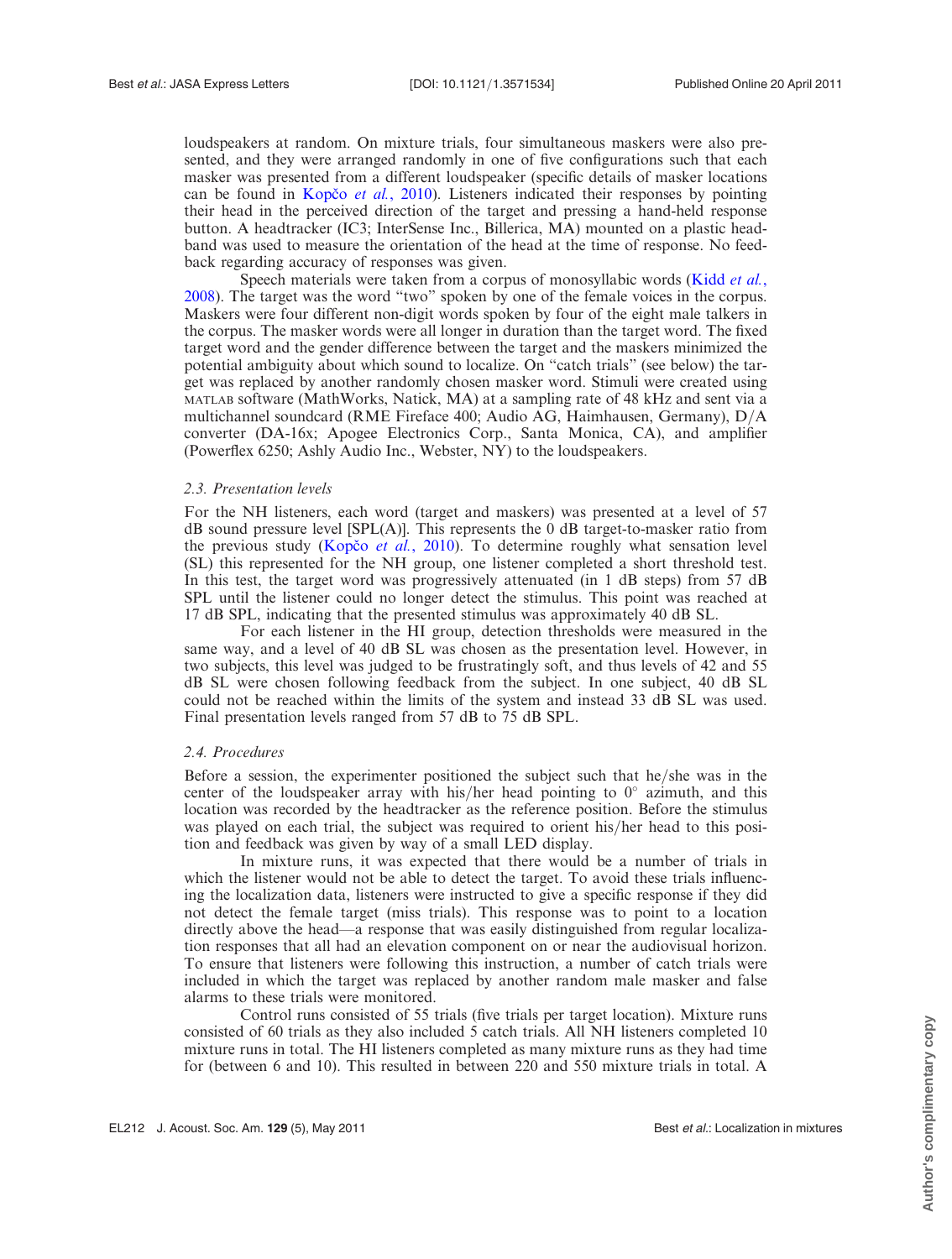control run was completed at the beginning and end of each visit, and listeners took one or two visits to complete the testing (resulting in 110 or 220 control trials in total).

# 3. Results

Miss rates in the mixture condition were higher in the HI group than in the NH group (5.8% vs 1.2%), but this was not a significant difference  $\lceil t(12) = 1.84, p = 0.09 \rceil$ . False alarm rates in the mixture condition were  $18.5\%$  on average in the HI group and  $7.1\%$ on average in the NH group. While not significantly different  $[t(12) = 1.79, p = 0.10]$ , the sizeable group difference indicates that the HI group were more likely to localize words that were not the target.

Root mean square (rms) errors with respect to the actual target location were calculated across all trials, separately for the control and mixture conditions. Mean errors for the two conditions and the two listener groups are shown in Fig. 2. In the control condition, mean errors were similar for the HI and NH groups  $(8.0^{\circ}$  and  $6.9^{\circ}$ , respectively). In the mixture condition, however, the HI group produced much larger errors than the NH group (19.2 $\degree$  vs 12.3 $\degree$ ). An analysis of variance (ANOVA) with a within-subjects factor of condition and a between-subjects factor of listener group revealed significant main effects of condition  $[F(1,12) = 93.5, p < 0.001]$ , listener group  $[F(1,12) = 5.5, p < 0.05]$ , and a significant interaction  $[F(1,12) = 11.7, p < 0.01]$ . Post hoc t-tests with a Bonferroni correction confirmed that rms errors for the two groups differed significantly in the mixture condition  $\left[t(12) = 2.89, p < 0.05\right]$  but not in the control condition  $[t(12) = 0.88, p = 0.4]$ .

#### 4. Discussion

Motivated by the observation that target detectability can cause apparent deficits in sound localization in listeners with hearing loss ([Lorenzi](#page-5-0) et al., 1999a), listeners in the current study were instructed to localize the target only on those trials in which they were confident that they could hear it (see also [Simpson](#page-5-0) *et al.*, 2006; Kopco *et al.*, [2010\)](#page-5-0). The number of miss trials and false alarms were relatively low in both groups. This suggests that the use of a predictable target word, distinguished from the maskers on the basis of talker gender, minimized the effect of the mixture on target detection in both groups. However, the HI group made more false alarms on catch trials than the



Fig. 2. Mean rms errors in the control and mixture conditions for the two listener groups. Error bars show standard errors of the means.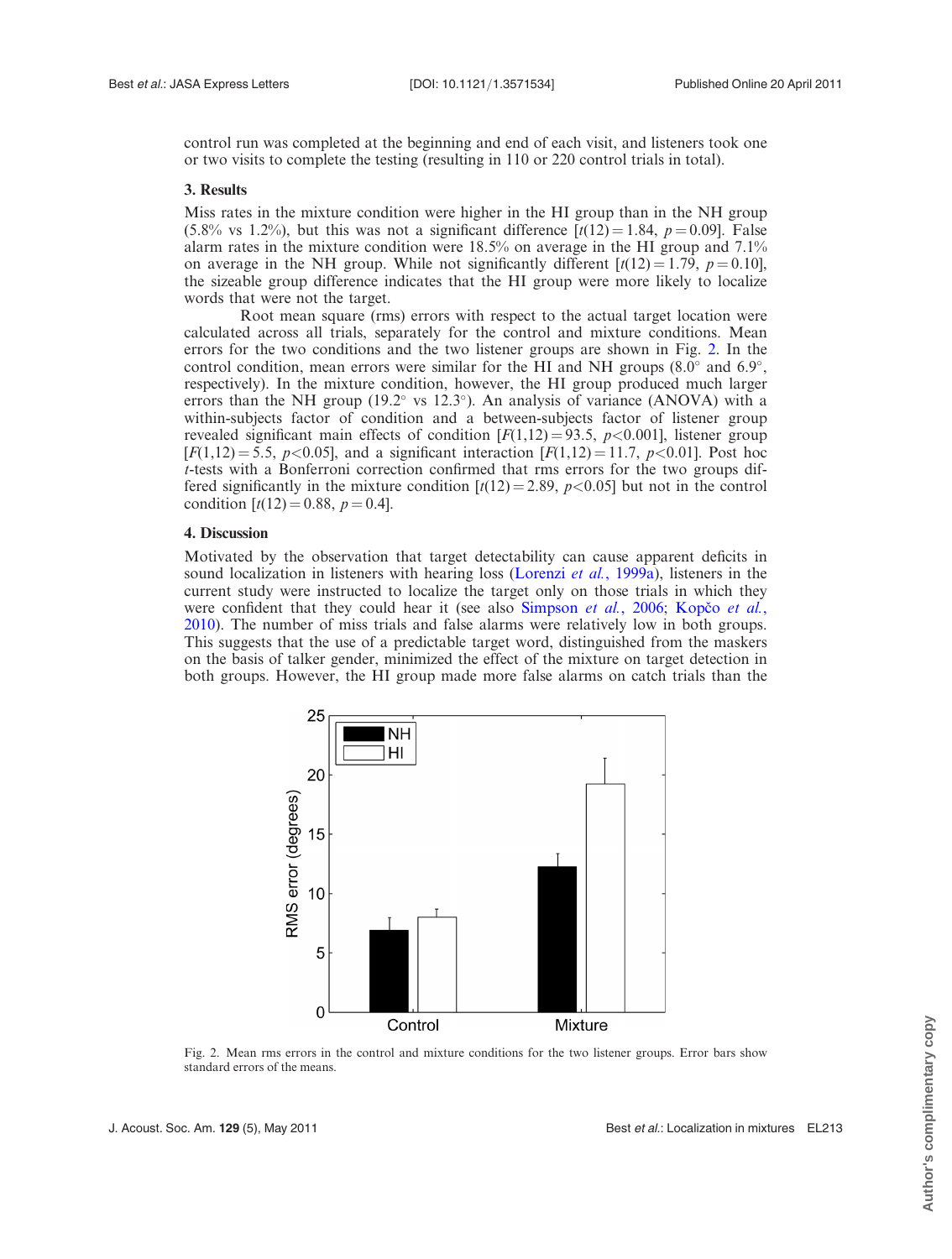<span id="page-4-0"></span>NH group on average, suggesting that they were less reliable at performing the detection component of the task. The propensity for false alarms varied substantially across listeners, however, and was not significantly higher in the HI group. Moreover, false alarm rates were not correlated with mean rms errors ( $r = 0.31$ ,  $p = 0.29$ ). Nevertheless, it is difficult to rule out the possibility that increased uncertainty about the presence of the target influenced the localization data in the HI listeners. This idea requires further investigation with a larger group of subjects; very few studies have measured speech detection in NH listeners ([Grant and Seitz, 2000](#page-5-0); Balakrishnan and Freyman, 2008) and we are not aware of any studies in listeners with hearing loss.

Assuming that impaired detection was not the primary cause of differences in errors across groups, hearing loss appears to degrade speech localization in a multitalker mixture while having no effect on speech localization in quiet. One explanation is that there is a redundancy of localization cues in quiet that conceals the disruption of one or more localization cues in HI listeners. For example, the relative attenuation of high frequencies due to sloping audiograms in the HI listeners might be more critical in a mixture than in quiet where there are robust low frequency cues available. However, [Lorenzi](#page-5-0) et al. (1999a,[b\)](#page-5-0) had only limited success in simulating the degraded localization of click trains in noise by using appropriately filtered stimuli in NH listeners. A more likely explanation is that the reduced spectrotemporal sensitivity exhibited by listeners with hearing loss [\(Moore, 1985](#page-5-0); Dillon, 2001) leads to more "mutual masking" between simultaneous speech sounds, which in turn leads to a distortion of the spatial cues available for localizing the target.

A lack of spatial acuity in competing speech settings may be a factor in the documented difficulties in which listeners with hearing loss have in multiple-person conversations ([Gatehouse and Noble, 2004](#page-5-0)). Uncertainty about the spatial location of different talkers must certainly interfere with one's ability to orient quickly and appropriately in these dynamic settings. Moreover, poor spatial resolution likely contributes to the reduced benefit of spatially directed attention shown by listeners with hearing loss in multitalker mixtures (Best *et al.*, 2009). A reduced ability to spatially enhance a target of interest further compounds the loss of intelligibility that already results from hearing loss.

#### Acknowledgments

Work supported by a University of Sydney Postdoctoral Research Fellowship to V.B. and a grant to S.C. from the Australian Research Council (DP0881471).

#### References and links

Balakrishnan, U., and Freyman, R. L. (2008). "Speech detection in spatial and nonspatial speech maskers," J. Acoust. Soc. Am. 123, 2680–2691.

Best, V., Marrone, N., Mason, C. R., Kidd, G., and Shinn-Cunningham, B. G. (2009). "Effects of sensorineural hearing loss on visually guided attention in a multitalker environment," J. Assoc. Res. Otolaryngol. 10, 142–149.

Blauert, J. (1997). Spatial Hearing: The Psychophysics of Human Sound Localization (MIT Press, Cambridge), pp. 1–6.

Broadbent, D. E. (1954). "The role of auditory localization in attention and memory span," J. Exp. Psychol. 47, 191–196.

Bronkhorst, A., and Plomp, R. (1989). "Binaural speech intelligibility in noise for hearing-impaired listeners," J. Acoust. Soc. Am. 86, 1374–1383.

Colburn, H. S. (1982). "Binaural interaction and localization with various hearing impairments," Scand. Audiol. Suppl. 15, 27–45.

Dillon, H. (2001). Hearing Aids (Thieme, New York).

Duquesnoy, A. J. (1983). "Effect of a single interfering noise or speech source upon the binaural sentence intelligibility of aged persons," J. Acoust. Soc. Am. 74, 739–743.

Durlach, N. I., Thompson, C. L., and Colburn, H. S. (1981). "Binaural interaction of impaired listeners. A review of past research," Audiology 20, 181–211.

Gabriel, K. J., Koehnke, J., and Colburn, H. S. (1992). "Frequency dependence of binaural performance in listeners with impaired binaural hearing," J. Acoust. Soc. Am. 91, 336–347.